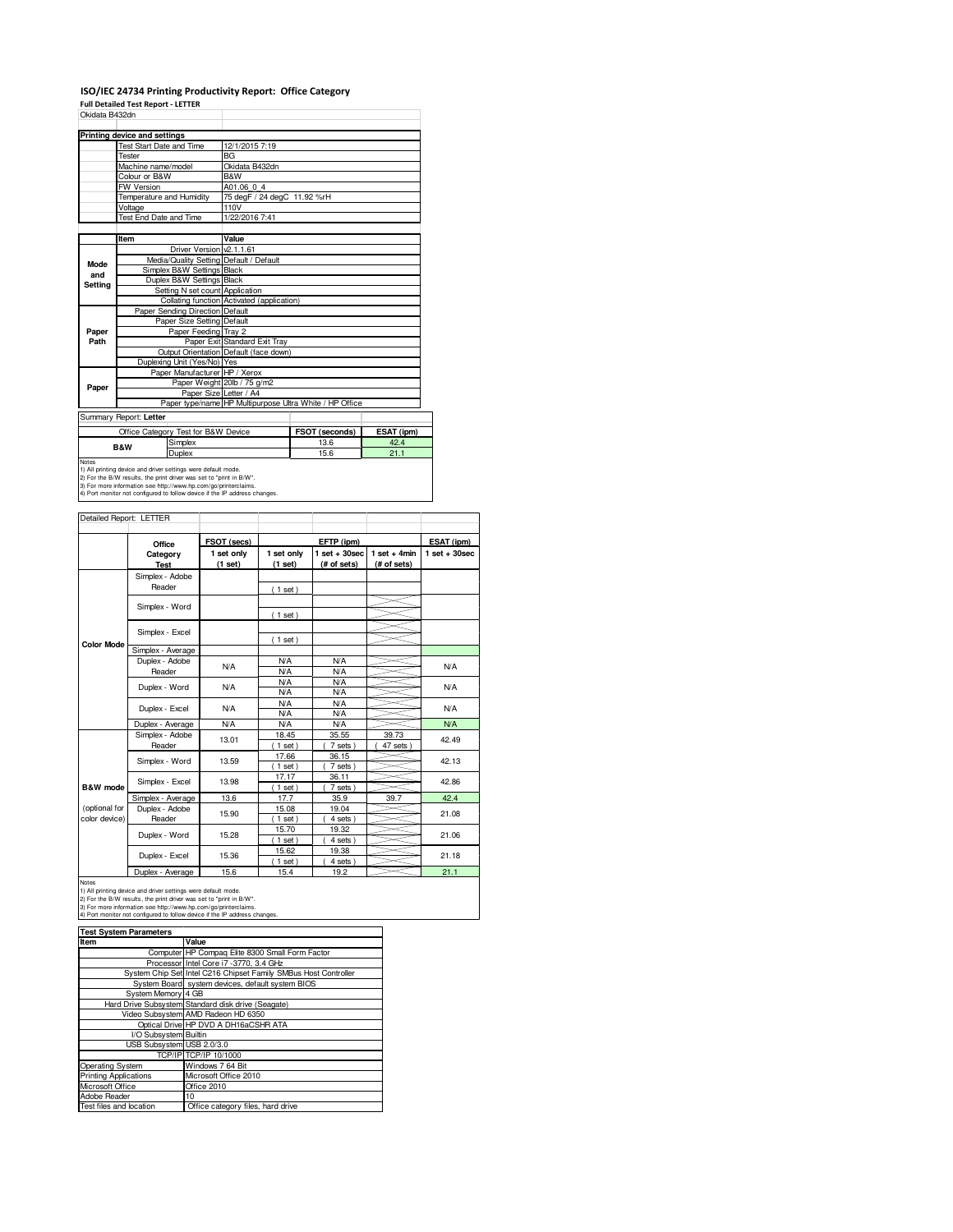## **ISO/IEC 24734 Printing Productivity Report: Office Category Full Detailed Test Report - A4**

| Okidata B432dn |                               |                                     |                                                         |                |            |  |
|----------------|-------------------------------|-------------------------------------|---------------------------------------------------------|----------------|------------|--|
|                | Printing device and settings  |                                     |                                                         |                |            |  |
|                | Test Start Date and Time      |                                     | 12/1/2015 7:19                                          |                |            |  |
|                | Tester                        |                                     | <b>BG</b>                                               |                |            |  |
|                | Machine name/model            |                                     | Okidata B432dn                                          |                |            |  |
|                | Colour or B&W                 |                                     | B&W                                                     |                |            |  |
|                | <b>FW Version</b>             |                                     | A01.06 0 4                                              |                |            |  |
|                | Temperature and Humidity      |                                     | 75 degF / 24 degC 11.92 %rH                             |                |            |  |
|                | Voltage                       |                                     | 110V                                                    |                |            |  |
|                | <b>Test End Date and Time</b> |                                     | 1/22/2016 7:41                                          |                |            |  |
|                |                               |                                     |                                                         |                |            |  |
|                | Item                          |                                     | Value                                                   |                |            |  |
|                |                               | Driver Version v2.1.1.61            |                                                         |                |            |  |
| Mode           |                               |                                     | Media/Quality Setting Default / Default                 |                |            |  |
| and            |                               | Simplex B&W Settings Black          |                                                         |                |            |  |
| <b>Settina</b> |                               | Duplex B&W Settings Black           |                                                         |                |            |  |
|                |                               | Setting N set count Application     |                                                         |                |            |  |
|                |                               |                                     | Collating function Activated (application)              |                |            |  |
|                |                               | Paper Sending Direction Default     |                                                         |                |            |  |
|                |                               | Paper Size Setting Default          |                                                         |                |            |  |
| Paper          |                               | Paper Feeding Tray 2                |                                                         |                |            |  |
| Path           |                               |                                     | Paper Exit Standard Exit Tray                           |                |            |  |
|                |                               |                                     | Output Orientation Default (face down)                  |                |            |  |
|                |                               | Duplexing Unit (Yes/No) Yes         |                                                         |                |            |  |
|                |                               | Paper Manufacturer HP / Xerox       |                                                         |                |            |  |
| Paper          |                               |                                     | Paper Weight 20lb / 75 g/m2                             |                |            |  |
|                |                               | Paper Size Letter / A4              |                                                         |                |            |  |
|                |                               |                                     | Paper type/name HP Multipurpose Ultra White / HP Office |                |            |  |
|                | Summary Report: A4            |                                     |                                                         |                |            |  |
|                |                               | Office Category Test for B&W Device |                                                         | FSOT (seconds) | ESAT (ipm) |  |
|                | <b>B&amp;W</b>                | Simplex                             |                                                         | 15.2           | 40.1       |  |
|                |                               | Duplex                              |                                                         | 16.7           | 20.4       |  |
| Notes          |                               |                                     |                                                         |                |            |  |

Notes<br>1) All printing device and driver settings were default mode.<br>2) For the B/W results, the print driver was set to "print in B/W".<br>3) For more information see thtp://www.hp.com/go/printerclaims.<br>4) Port monitor not co

| Detailed Report: A4            |                           |                       |                          |                                  |                               |                   |
|--------------------------------|---------------------------|-----------------------|--------------------------|----------------------------------|-------------------------------|-------------------|
|                                | Office                    | FSOT (secs)           |                          | EFTP (ipm)                       |                               | ESAT (ipm)        |
|                                | Category<br><b>Test</b>   | 1 set only<br>(1 set) | 1 set only<br>(1 set)    | $1$ set $+30$ sec<br>(# of sets) | $1$ set + 4min<br>(# of sets) | $1$ set $+30$ sec |
|                                | Simplex - Adobe<br>Reader |                       | $1$ set)                 |                                  |                               |                   |
|                                | Simplex - Word            |                       | (1 set)                  |                                  |                               |                   |
| Colour                         | Simplex - Excel           |                       | $1$ set)                 |                                  |                               |                   |
| Mode                           | Simplex - Average         |                       |                          |                                  |                               |                   |
|                                | Duplex - Adobe<br>Reader  | N/A                   | <b>N/A</b><br><b>N/A</b> | <b>N/A</b><br><b>N/A</b>         |                               | N/A               |
|                                | Duplex - Word             | N/A                   | <b>N/A</b><br><b>N/A</b> | <b>N/A</b><br><b>N/A</b>         |                               | <b>N/A</b>        |
|                                | Duplex - Excel            | N/A                   | <b>N/A</b><br><b>N/A</b> | <b>N/A</b><br><b>N/A</b>         |                               | N/A               |
|                                | Duplex - Average          | N/A                   | <b>N/A</b>               | <b>N/A</b>                       |                               | <b>N/A</b>        |
|                                | Simplex - Adobe<br>Reader | 17.39                 | 13.81<br>$1$ set $)$     | 33.24<br>7 sets                  | 35.81<br>44 sets              | 40.49             |
|                                | Simplex - Word            | 15.45                 | 15.53<br>$1$ set $)$     | 34.12<br>7 sets)                 |                               | 39.85             |
| B&W mode                       | Simplex - Excel           | 12.70                 | 18.90<br>$1$ set)        | 33.79<br>7 sets                  |                               | 40.17             |
|                                | Simplex - Average         | 15.2                  | 16.0                     | 33.7                             | 35.8                          | 40.1              |
| (optional for<br>color device) | Duplex - Adobe<br>Reader  | 16.25                 | 14.76<br>$1$ set)        | 18.54<br>4 sets                  |                               | 20.46             |
|                                | Duplex - Word             | 17.75                 | 13.52<br>$1$ set)        | 17.88<br>4 sets)                 |                               | 20.46             |
|                                | Duplex - Excel            | 15.84                 | 15.14<br>$1$ set)        | 17.70<br>4 sets                  |                               | 20.46             |
|                                | Duploy Average            | $1C$ $7$              | <b>144</b>               | 100                              |                               | 20A               |

Duplex - Average | 16.7 | 14.4 | 18.0 20.4<br>
1) All printing device and driver settings were default mode.<br>
2) For the B/W results, the print driver was set to "print in B/W".<br>
3) For more information see http://www.hp.com

| <b>Test System Parameters</b> |                                                                 |  |  |  |  |
|-------------------------------|-----------------------------------------------------------------|--|--|--|--|
| Item                          | Value                                                           |  |  |  |  |
|                               | Computer HP Compaq Elite 8300 Small Form Factor                 |  |  |  |  |
|                               | Processor Intel Core i7 -3770, 3.4 GHz                          |  |  |  |  |
|                               | System Chip Set Intel C216 Chipset Family SMBus Host Controller |  |  |  |  |
|                               | System Board system devices, default system BIOS                |  |  |  |  |
| System Memory 4 GB            |                                                                 |  |  |  |  |
|                               | Hard Drive Subsystem Standard disk drive (Seagate)              |  |  |  |  |
|                               | Video Subsystem AMD Radeon HD 6350                              |  |  |  |  |
|                               | Optical Drive HP DVD A DH16aCSHR ATA                            |  |  |  |  |
| I/O Subsystem Builtin         |                                                                 |  |  |  |  |
| USB Subsystem USB 2.0/3.0     |                                                                 |  |  |  |  |
|                               | TCP/IP TCP/IP 10/1000                                           |  |  |  |  |
| Operating System              | Windows 7 64 Bit                                                |  |  |  |  |
| <b>Printing Applications</b>  | Microsoft Office 2010                                           |  |  |  |  |
| Microsoft Office              | Office 2010                                                     |  |  |  |  |
| Adobe Reader                  | 10                                                              |  |  |  |  |
| Test files and location       | Office category files, hard drive                               |  |  |  |  |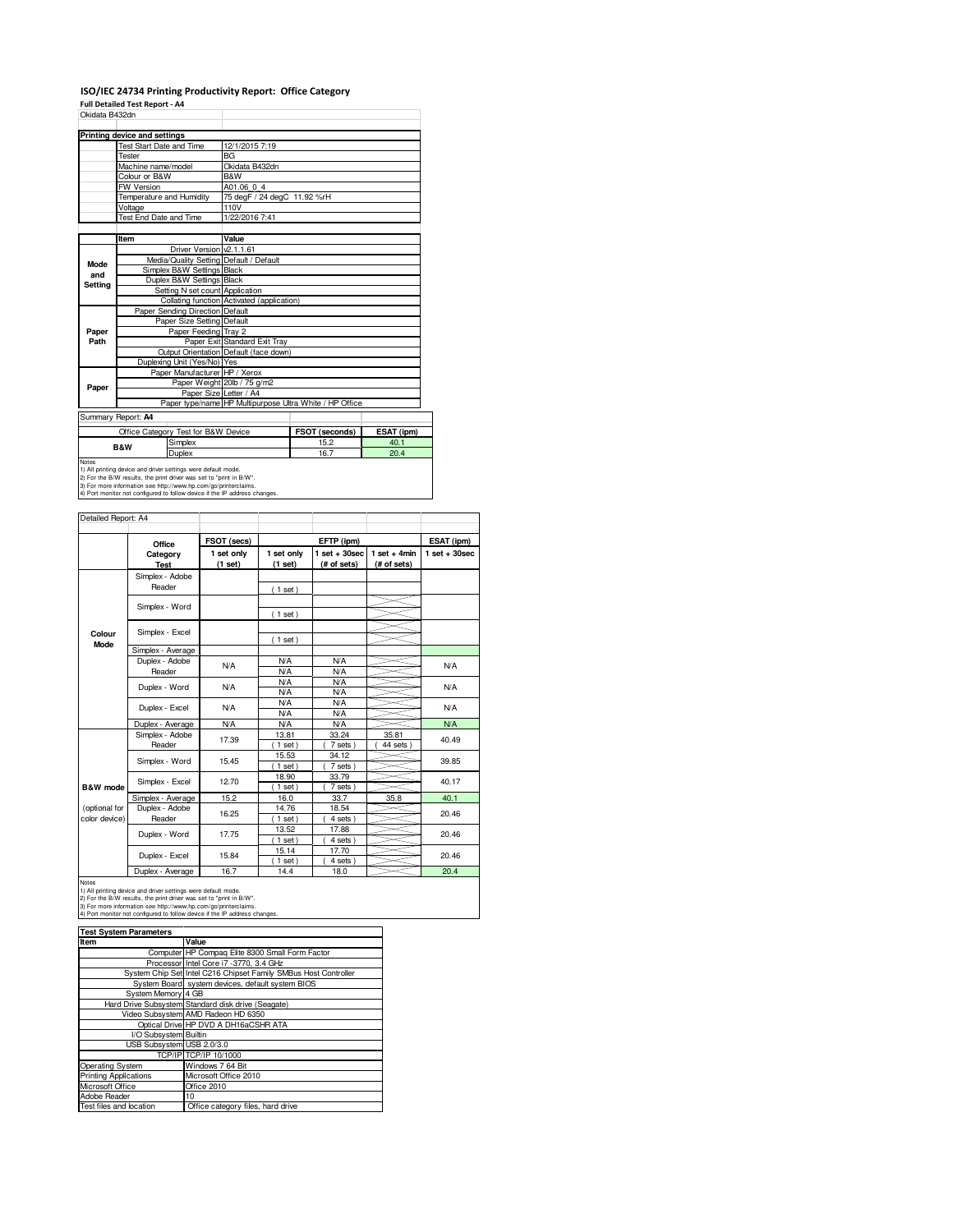## **ISO/IEC 17629 First Print Out Time Report: Office Category Full Detailed Test Report - LETTER**

| Okidata B432dn |  |  |  |
|----------------|--|--|--|

|             | Printing device and settings    |                                |
|-------------|---------------------------------|--------------------------------|
|             | <b>Test Start Date and Time</b> | 12/1/2015 7:19                 |
|             | Tester                          | BG                             |
|             | Machine name/model              | Okidata B432dn                 |
|             | Colour or B&W                   | B&W                            |
|             | <b>FW Version</b>               | A01.06 0 4                     |
|             | Configuration (options)         | Default                        |
|             | Controller                      |                                |
|             | Printing device page count      | Not Specified                  |
|             | Printing supplies page count    | <b>Not Specified</b>           |
|             | Temperature and Humidity        | 76 degF / 25 degC, 23 %rH      |
|             | Voltage                         | 110V                           |
|             | Test End Date and Time          | 12/8/2015 13:44                |
|             |                                 |                                |
|             | Item                            | Value                          |
| <b>Mode</b> | PDL and driver version          |                                |
| and         | Print Quality mode              | default                        |
| Setting     | <b>B&amp;W</b> settings         | default                        |
|             | Paper feed orientation          | Short Edge                     |
| Paper       | Paper type setting              | default                        |
|             | Paper feeding                   | Standard cassette              |
|             | Paper exit                      | Standard exit tray             |
| Paper Path  | Output orientation              | default (face up or face down) |

| ISO First Page Out Time Summary Report: Office Category                |         |                           |  |  |  |
|------------------------------------------------------------------------|---------|---------------------------|--|--|--|
| Summary Report: Letter                                                 |         |                           |  |  |  |
|                                                                        |         | FPOT from Ready (seconds) |  |  |  |
| <b>B&amp;W</b>                                                         | Simplex | 10.96                     |  |  |  |
| Duplex                                                                 |         | 13.04                     |  |  |  |
| Notes<br>1) All printing device and driver settings were default mode. |         |                           |  |  |  |

1) All pinting device and driver settings were default mode.<br>2) For the B/W results, the print driver was set to "print in B/W".<br>3) For more information see http://www.hp.com/go/printerclaims.<br>4) Port monitor not configure

| ISO First Page Out Time Report: Office Category |                                                                                                                                                                                                                                                                                                                                                                                                                   |                           |                            |                                   |                            |                   |            |
|-------------------------------------------------|-------------------------------------------------------------------------------------------------------------------------------------------------------------------------------------------------------------------------------------------------------------------------------------------------------------------------------------------------------------------------------------------------------------------|---------------------------|----------------------------|-----------------------------------|----------------------------|-------------------|------------|
| <b>Detailed Report: LETTER</b>                  |                                                                                                                                                                                                                                                                                                                                                                                                                   |                           |                            |                                   |                            |                   |            |
|                                                 |                                                                                                                                                                                                                                                                                                                                                                                                                   | Word<br>(seconds)         | Excel<br>(seconds)         | Adobe<br>Reader<br>(seconds)      | Average<br>(seconds)       | <b>Delay Time</b> |            |
|                                                 | FPOT from Ready - Simplex                                                                                                                                                                                                                                                                                                                                                                                         |                           |                            |                                   |                            |                   |            |
|                                                 | FPOT from Ready - Duplex                                                                                                                                                                                                                                                                                                                                                                                          |                           |                            |                                   |                            |                   |            |
| <b>Color Mode</b>                               | FPOT from Sleep - Simplex                                                                                                                                                                                                                                                                                                                                                                                         |                           |                            | <b>N/A</b>                        |                            |                   |            |
|                                                 | Recovery Time                                                                                                                                                                                                                                                                                                                                                                                                     |                           |                            |                                   |                            |                   |            |
|                                                 | FPOT from Off - Simplex                                                                                                                                                                                                                                                                                                                                                                                           |                           |                            |                                   |                            |                   |            |
|                                                 | Warm-up Time                                                                                                                                                                                                                                                                                                                                                                                                      |                           |                            |                                   |                            |                   |            |
|                                                 | FPOT from Ready - Simplex                                                                                                                                                                                                                                                                                                                                                                                         | 10.29                     | 10.93                      | 11.66                             | 10.96                      | 49 Seconds        |            |
|                                                 | FPOT from Ready - Duplex                                                                                                                                                                                                                                                                                                                                                                                          | 12.38                     | 12.86                      | 13.86                             | 13.04                      | 49 Seconds        |            |
| <b>B&amp;W Mode</b>                             | FPOT from Sleep - Simplex                                                                                                                                                                                                                                                                                                                                                                                         |                           |                            | 23.77                             |                            | 61 Minutes        |            |
|                                                 | Recovery Time                                                                                                                                                                                                                                                                                                                                                                                                     |                           |                            | 12.1                              |                            |                   |            |
|                                                 | FPOT from Off - Simplex                                                                                                                                                                                                                                                                                                                                                                                           |                           |                            | 45.25                             |                            |                   |            |
|                                                 | Warm-up Time                                                                                                                                                                                                                                                                                                                                                                                                      |                           |                            | 33.59                             |                            |                   |            |
|                                                 | Notes<br>1) All printing device and driver settings were default mode.<br>2) For the B/W results, the print driver was set to "print in B/W".<br>3) For more information see http://www.hp.com/go/printerclaims.<br>4) Port monitor not configured to follow device if the IP address changes.<br>5) Page counts were collected after completion of the tests.<br>6) Details for FPOT from Sleep are shown below. |                           |                            |                                   |                            |                   |            |
| <b>HP Data Table</b>                            |                                                                                                                                                                                                                                                                                                                                                                                                                   |                           |                            |                                   |                            |                   |            |
| <b>Detailed Report: LETTER</b>                  |                                                                                                                                                                                                                                                                                                                                                                                                                   |                           |                            |                                   |                            |                   |            |
|                                                 |                                                                                                                                                                                                                                                                                                                                                                                                                   | <b>FPOT Avg</b><br>(secs) | FPOT (secs)<br>Iteration 1 | FPOT (secs)<br><b>Iteration 2</b> | FPOT (secs)<br>Iteration 3 | Application       | Delay Time |
|                                                 | FPOT from Sleep                                                                                                                                                                                                                                                                                                                                                                                                   | N/A                       | N/A                        | N/A                               | <b>N/A</b>                 | Adobe Reader      |            |
| <b>Color Mode</b>                               | FPOT from Sleep (60 minutes)<br>HP/Non ISO Test                                                                                                                                                                                                                                                                                                                                                                   | <b>N/A</b>                | N/A                        | N/A                               | <b>N/A</b>                 | Adobe Reader      |            |
|                                                 | FPOT from Sleep                                                                                                                                                                                                                                                                                                                                                                                                   | 23.77                     | 23.34                      | 23.79                             | 24.19                      | Adobe Reader      | 61 Minutes |
| <b>B&amp;W Mode</b>                             | FPOT from Sleep (60 minutes)<br>HP/Non ISO Test                                                                                                                                                                                                                                                                                                                                                                   | 23.77                     | 23.34                      | 23.79                             | 24.19                      | Adobe Reader      | 61 Minutes |

Notes<br>1) All printing device and driver settings were default mode.<br>2) For the B/W results, the print driver was set to "print in B/W".<br>3 DLP includes detailed iterations as data measurements may vary run to run.

|                                         | <b>Test System Parameters</b> |                                                       |  |  |
|-----------------------------------------|-------------------------------|-------------------------------------------------------|--|--|
|                                         | Item                          | Value                                                 |  |  |
|                                         | Computer                      | HP Compag Elite 8300 Small Form Factor                |  |  |
|                                         | Processor                     | Intel Core i7 -3770, 3.4 GHz                          |  |  |
|                                         | <b>System Chip Set</b>        | Intel C216 Chipset Family SMBus Host Controller       |  |  |
|                                         | System Board                  | system devices, default system BIOS                   |  |  |
| Test                                    | System Memory                 | 4 GB                                                  |  |  |
| System                                  | <b>Hard Drive Subsystem</b>   | Standard disk drive (Seagate)                         |  |  |
|                                         | Video Subsystem               | AMD Radeon HD 6350                                    |  |  |
|                                         | Optical Drive                 | HP DVD A DH16aCSHR ATA                                |  |  |
|                                         | I/O Subsystem                 | <b>Builtin</b>                                        |  |  |
|                                         | <b>USB Subsystem</b>          | USB 2.0/3.0                                           |  |  |
| Printing<br><b>Device</b><br>Connection | TCP/IP                        | 10/1000                                               |  |  |
|                                         | <b>Operating System</b>       | Windows 7 Business/Ultimate, 64 bit, Build 7601, SP 1 |  |  |
|                                         | <b>Printing Applications</b>  | Microsoft Office 2010 SP2                             |  |  |
| Software                                |                               | Adobe Reader 10.1.4                                   |  |  |
|                                         | <b>Print Driver</b>           |                                                       |  |  |